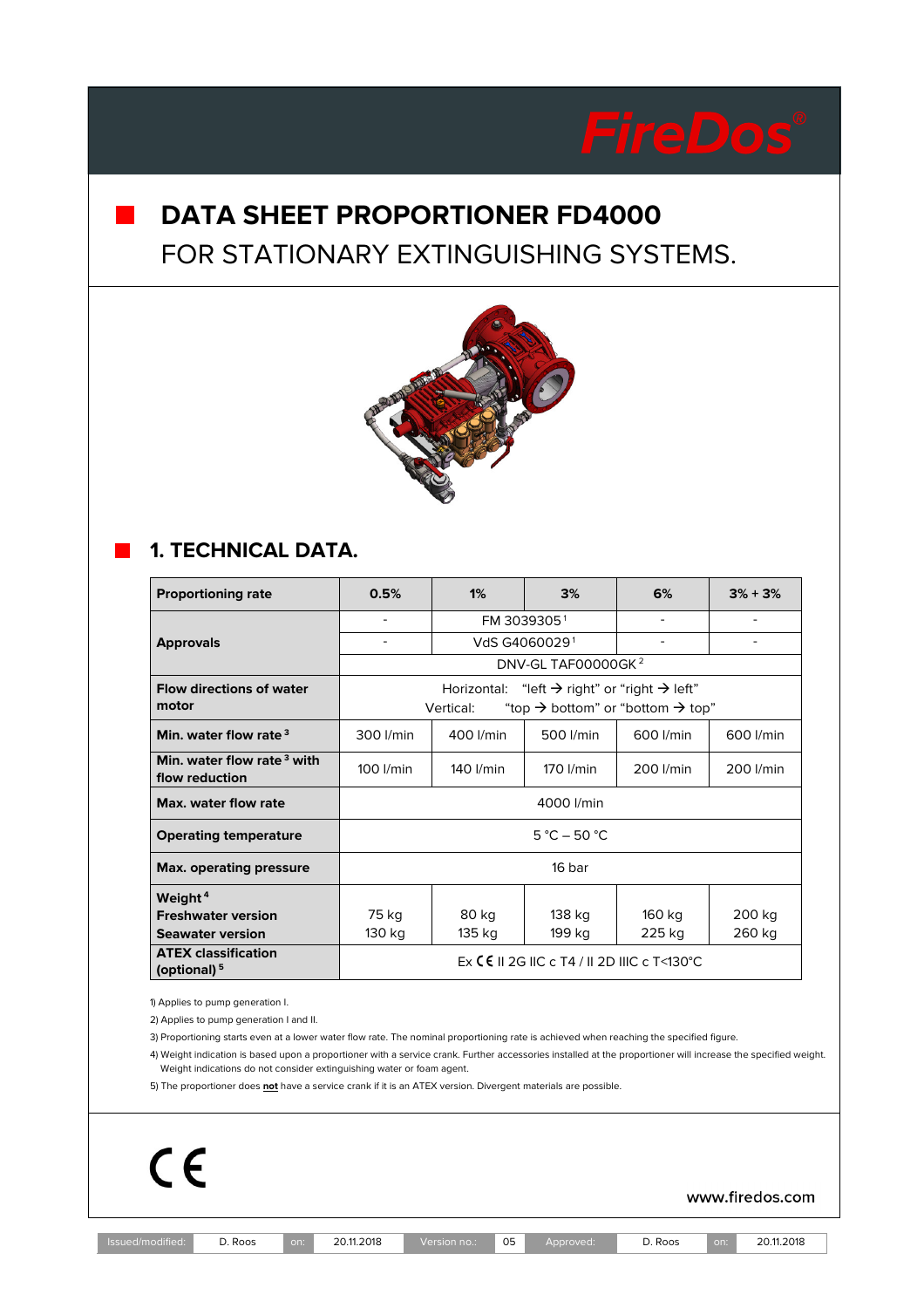# **2. PRESSURE LOSS.**

The actual pressure loss may slightly vary, depending on the operating conditions.



## **3. MATERIALS.**

|                    | <b>Freshwater version</b>                                                                               | <b>Seawater version</b>                                                                 |  |  |
|--------------------|---------------------------------------------------------------------------------------------------------|-----------------------------------------------------------------------------------------|--|--|
| <b>Water motor</b> | Aluminium casting G-AISi7Mg HC-coated,<br>AlMgSi1 anodised, stainless steel V2A,<br>POM, PVDF, NBR, FPM | Bronze casting CuSn10, stainless steel<br>V4A, aluminium bronze, POM, PVDF,<br>NBR, FPM |  |  |
| Prop. pump         | Stainless steel V4A, POM, FPM, ceramics,<br>aluminium bronze                                            | Stainless steel V4A, POM, FPM,<br>ceramics, aluminium bronze                            |  |  |
| <b>Pipework</b>    | Stainless steel V2A and V4A, PTFE, FPM,<br>nickel-plated brass                                          | Stainless steel V4A, PTFE, FPM                                                          |  |  |

www.firedos.com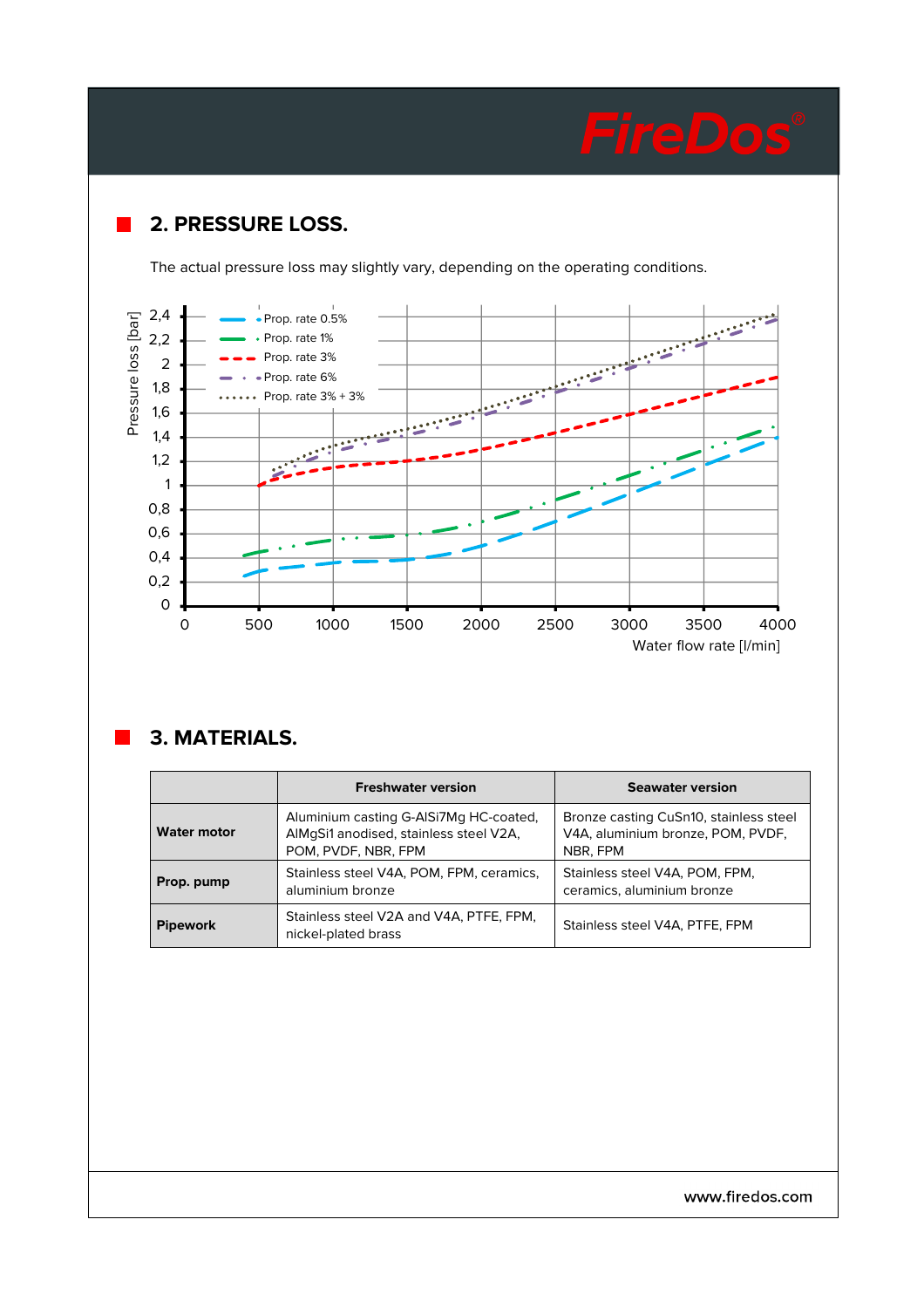# **4. FLOW DIAGRAM WITH RETURN LINE CONNECTION.**

**Proportioning rate 0.5% / 1% / 3% or 6% Proportioning rate 3% + 3%**





- 
- 
- 3. Proportioning pump 13. Air bleed valve
- 
- 
- 
- 
- 8. 3-way ball valve "Flushing/Priming" 18. Pressure-relief valve
- 
- 8.2 "Flushing/Priming" pump head II 20. Foot valve\*
- 

- 1. Extinguishing water supply 11. Check valve in the proportioning line
- 2. Water motor **12. Pressure/proportioning line** 
	-
- 4. Coupling 14. Filter in the extinguishing water line
- 5. Foam agent supply 15. Gate valve in the flushing line
- 6. Foot filter 16. Filter in the flushing line
- 7. Suction line 17. Non-return flap in the suction line
	-
- 8.1 "Flushing/Priming" pump head I 19. 3-way ball valve "Admixing/Returning"
	-
- 9. Flushing line 21. Ventilation/Filling of the suction line\*
- 10. Extinguishing water line \*) Necessary only with a non-constant course of the suction line